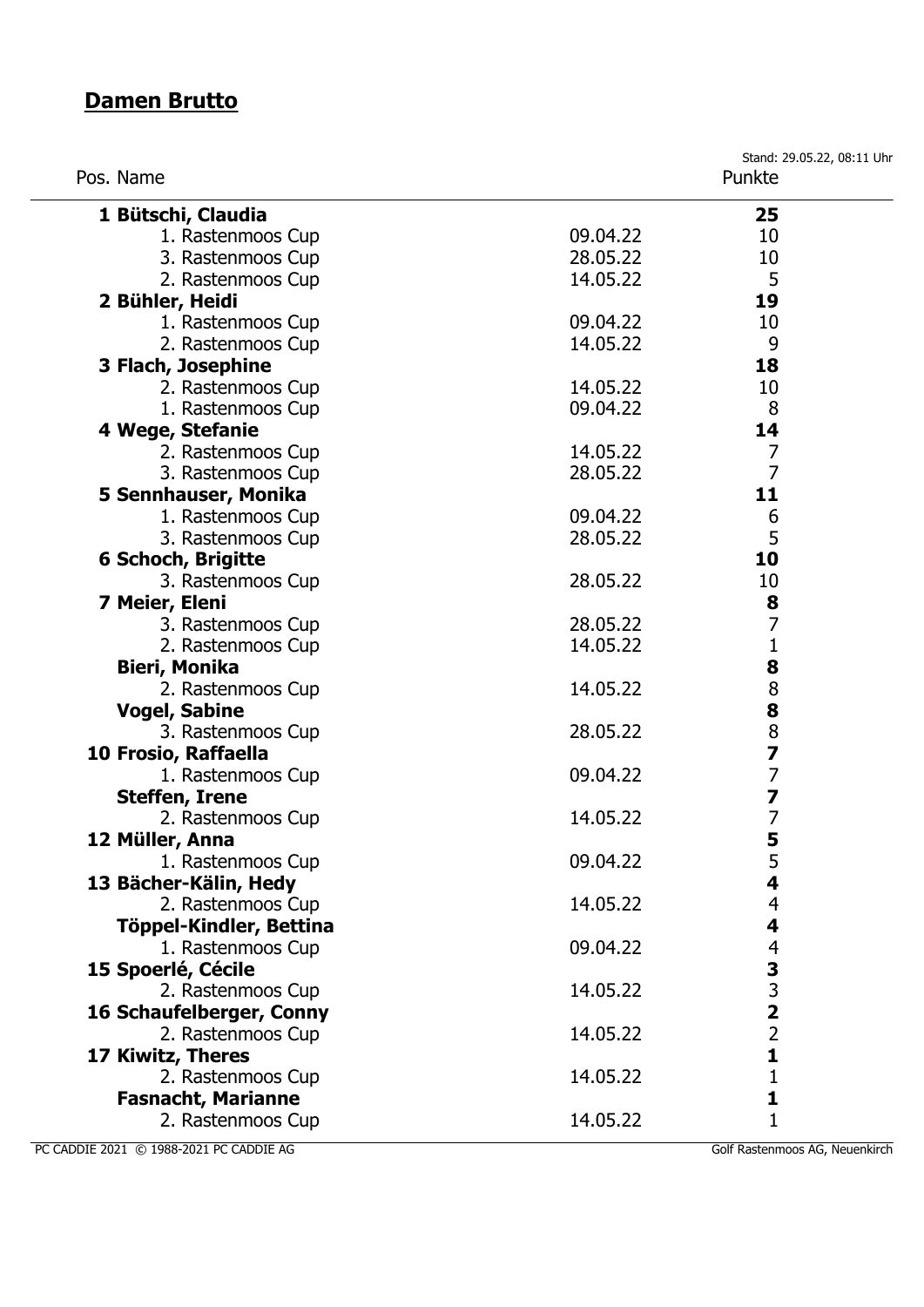### **Herren Brutto**

| Pos. Name                  |          | Punkte                       |
|----------------------------|----------|------------------------------|
| 1 Ryff, Frédéric           |          | 20                           |
| 2. Rastenmoos Cup          | 14.05.22 | 10                           |
| 3. Rastenmoos Cup          | 28.05.22 | 10                           |
| 2 Meier, Albert            |          | 15                           |
| 2. Rastenmoos Cup          | 14.05.22 | 9                            |
| 3. Rastenmoos Cup          | 28.05.22 | $6\,$                        |
| 3 Wiss, Joe                |          | 14                           |
| 1. Rastenmoos Cup          | 09.04.22 | $\overline{7}$               |
| 2. Rastenmoos Cup          | 14.05.22 | $\overline{7}$               |
| Huber, Noah                |          | 14                           |
| 2. Rastenmoos Cup          | 14.05.22 | $\overline{7}$               |
| 3. Rastenmoos Cup          | 28.05.22 | $\overline{7}$               |
| 5 Steffen, Herbert         |          | 12                           |
| 2. Rastenmoos Cup          | 14.05.22 | $\overline{7}$               |
| 1. Rastenmoos Cup          | 09.04.22 | 5                            |
| 6 Theler, Luca             |          | 10                           |
| 1. Rastenmoos Cup          | 09.04.22 | 10                           |
| 7 Bortis, Kurt             |          | 9                            |
| 1. Rastenmoos Cup          | 09.04.22 |                              |
| <b>Schmidlin, Heinz P.</b> |          | $9$<br>9                     |
| 3. Rastenmoos Cup          | 28.05.22 | 9                            |
| Kindler, Stefan            |          | 9                            |
| 2. Rastenmoos Cup          | 14.05.22 | 9                            |
| 10 Peter, Urs              |          | 8                            |
| 1. Rastenmoos Cup          | 09.04.22 | $\bf 8$                      |
| <b>Gisler, David</b>       |          | 8                            |
| 3. Rastenmoos Cup          | 28.05.22 | $\bf 8$                      |
| 12 Wüest, Fabian           |          | 7                            |
| 1. Rastenmoos Cup          | 09.04.22 | $\overline{7}$               |
| Müller, Peter              |          | 7                            |
| 2. Rastenmoos Cup          | 14.05.22 | 7                            |
| 14 Odermatt, Martin        |          | 6                            |
| 3. Rastenmoos Cup          | 28.05.22 | 6                            |
| 15 Molinari, Mario         |          |                              |
| 2. Rastenmoos Cup          | 14.05.22 | $\frac{5}{3}$                |
| 3. Rastenmoos Cup          | 28.05.22 |                              |
| Langenick, Ivo             |          |                              |
| 1. Rastenmoos Cup          | 09.04.22 |                              |
| <b>Hauser, Mike</b>        |          | 5555                         |
| 1. Rastenmoos Cup          | 09.04.22 |                              |
| 18 Hofstetter, Erich       |          | 4                            |
| 3. Rastenmoos Cup          | 28.05.22 |                              |
| 19 Fasnacht, Peter         |          |                              |
| 2. Rastenmoos Cup          | 14.05.22 |                              |
| Miller, David              |          | $4$<br>3<br>3<br>3<br>3<br>3 |
| 3. Rastenmoos Cup          | 28.05.22 |                              |
|                            |          |                              |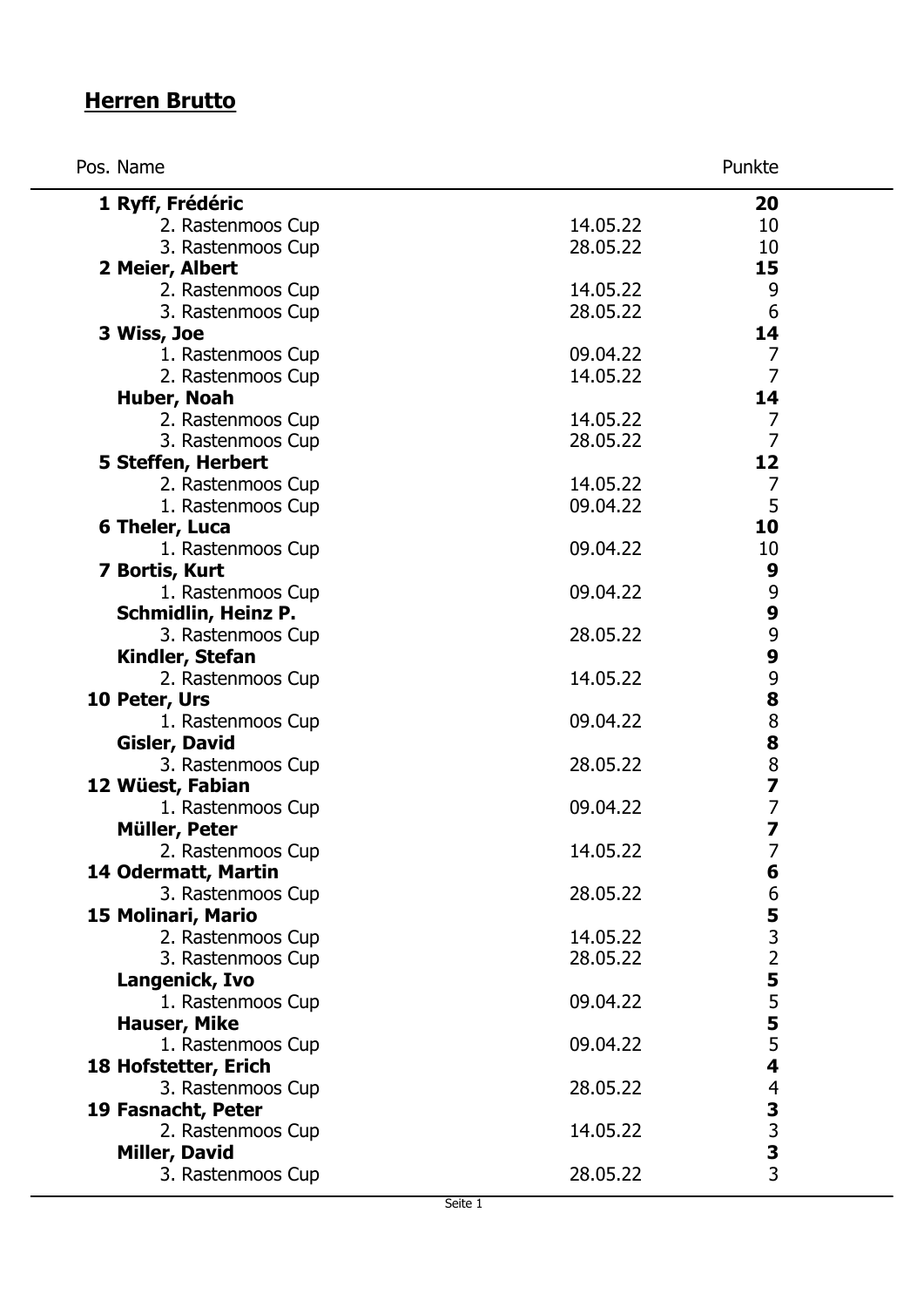| Pos. Name                               |          | Herren Brutto - Stand: 29.05.22, 08:11 Uhr<br>Punkte |  |
|-----------------------------------------|----------|------------------------------------------------------|--|
| 21 Buss, Paul                           |          |                                                      |  |
| 1. Rastenmoos Cup                       | 09.04.22 |                                                      |  |
| Lustenberger, Roland                    |          |                                                      |  |
| 1. Rastenmoos Cup                       | 09.04.22 |                                                      |  |
| 23 Keusch, Beat                         |          |                                                      |  |
| 2. Rastenmoos Cup                       | 14.05.22 |                                                      |  |
| Ercolani, Bruno                         |          |                                                      |  |
| 2. Rastenmoos Cup                       | 14.05.22 |                                                      |  |
| <b>Smit, Jacobus Francois</b>           |          |                                                      |  |
| 3. Rastenmoos Cup                       | 28.05.22 |                                                      |  |
| PC CADDIE 2021 © 1988-2021 PC CADDIE AG |          | Golf Rastenmoos AG, Neuenkirch                       |  |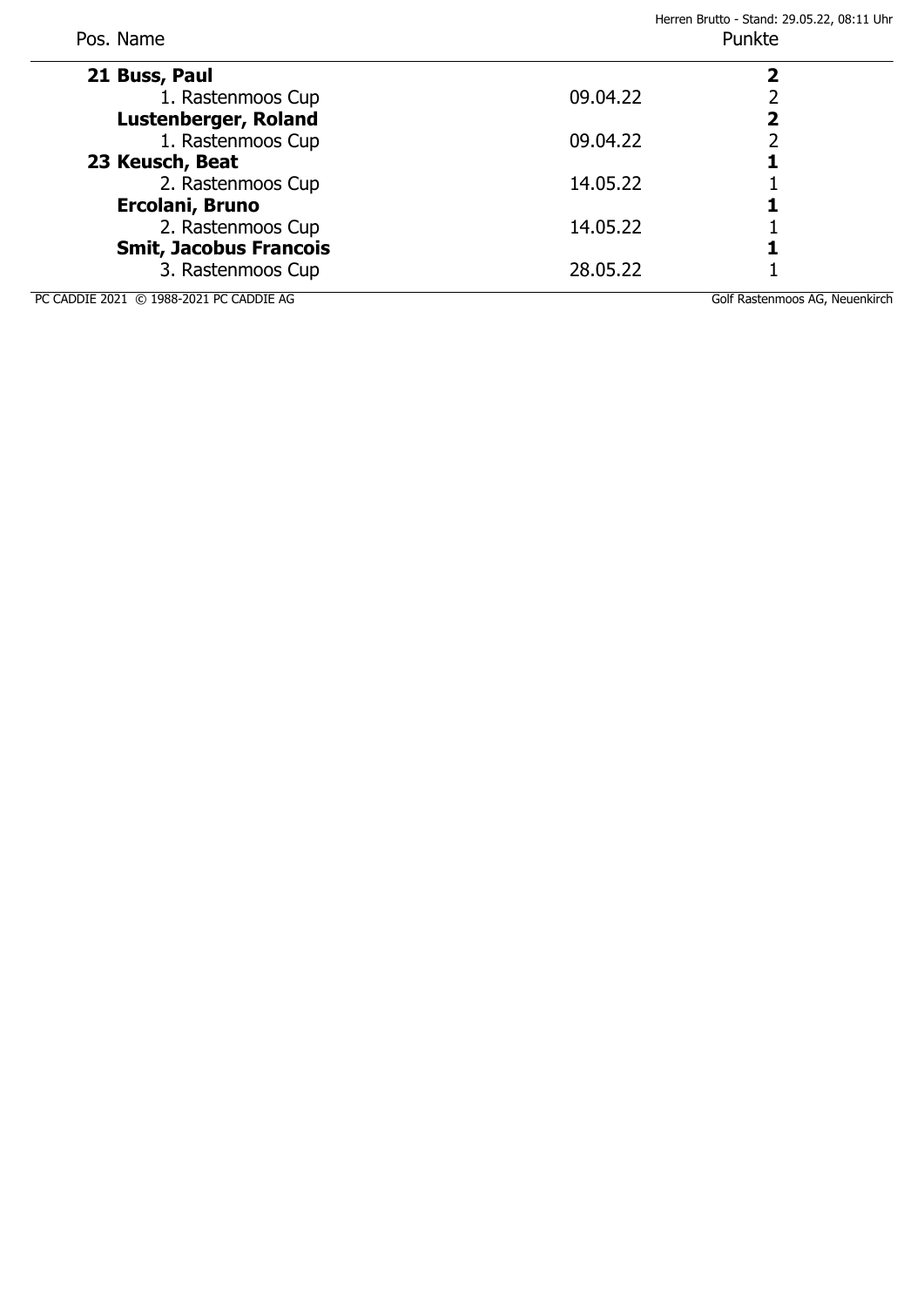## **Damen Netto**

Pos. Name Punkte

|  | K |  |
|--|---|--|
|  |   |  |

| 1 Sennhauser, Monika      |          | 22             |  |
|---------------------------|----------|----------------|--|
| 1. Rastenmoos Cup         | 09.04.22 | 8              |  |
| 2. Rastenmoos Cup         | 14.05.22 | 8              |  |
| 3. Rastenmoos Cup         | 28.05.22 | 6              |  |
| 2 Bütschi, Claudia        |          | 19             |  |
| 1. Rastenmoos Cup         | 09.04.22 | 10             |  |
| 3. Rastenmoos Cup         | 28.05.22 | 8              |  |
| 2. Rastenmoos Cup         | 14.05.22 | $\mathbf{1}$   |  |
| 3 Flach, Josephine        |          | 16             |  |
| 1. Rastenmoos Cup         | 09.04.22 | 8              |  |
| 2. Rastenmoos Cup         | 14.05.22 | 8              |  |
| 4 Wege, Stefanie          |          | 10             |  |
| 3. Rastenmoos Cup         | 28.05.22 | 6              |  |
| 2. Rastenmoos Cup         | 14.05.22 | $\overline{4}$ |  |
| <b>Infanger, Petra</b>    |          | 10             |  |
| 2. Rastenmoos Cup         | 14.05.22 | 10             |  |
| <b>Schoch, Brigitte</b>   |          | 10             |  |
| 3. Rastenmoos Cup         | 28.05.22 | 10             |  |
| 7 Töppel-Kindler, Bettina |          | 9              |  |
| 1. Rastenmoos Cup         | 09.04.22 | 5              |  |
| 2. Rastenmoos Cup         | 14.05.22 | $\overline{4}$ |  |
| Bühler, Heidi             |          | 9              |  |
| 1. Rastenmoos Cup         | 09.04.22 | 8              |  |
| 2. Rastenmoos Cup         | 14.05.22 | $\mathbf{1}$   |  |
| <b>Frosio, Raffaella</b>  |          | 9              |  |
| 1. Rastenmoos Cup         | 09.04.22 | 9              |  |
| Spoerlé, Cécile           |          | 9              |  |
| 2. Rastenmoos Cup         | 14.05.22 | 9              |  |
| Meier, Eleni              |          | 9              |  |
| 3. Rastenmoos Cup         | 28.05.22 | 9              |  |
| 12 Steffen, Irene         |          | 8              |  |
| 2. Rastenmoos Cup         | 14.05.22 | $\bf 8$        |  |
| Haile, Sabina             |          | 8              |  |
| 2. Rastenmoos Cup         | 14.05.22 | 8              |  |
| <b>Vogel, Sabine</b>      |          | 8              |  |
| 3. Rastenmoos Cup         | 28.05.22 | $\bf 8$        |  |
| 15 Müller, Anna           |          | 4              |  |
| 1. Rastenmoos Cup         | 09.04.22 | $\overline{4}$ |  |
| 16 Bieri, Monika          |          | 2              |  |
| 2. Rastenmoos Cup         | 14.05.22 | $\overline{2}$ |  |
|                           |          |                |  |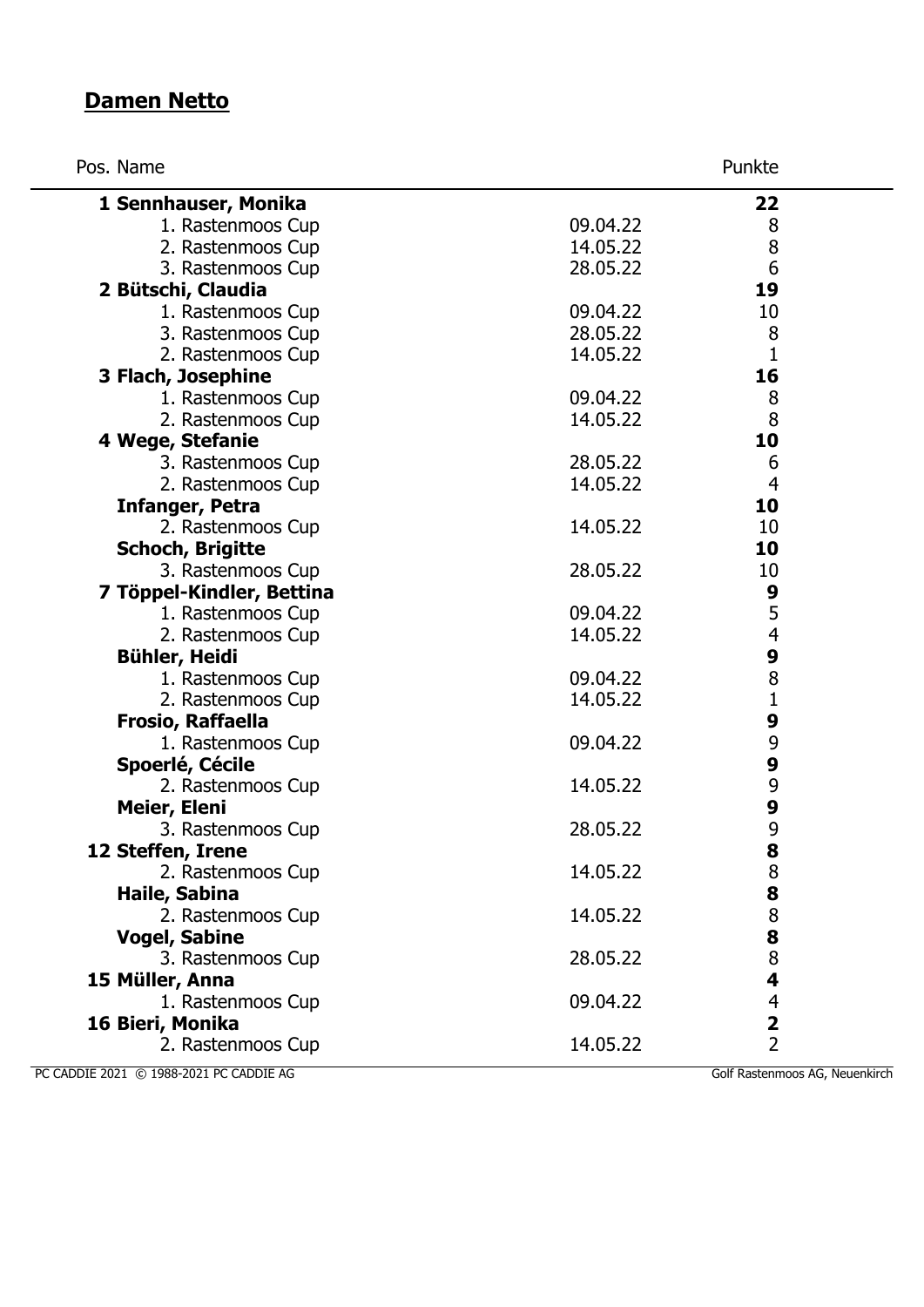# **Herren Netto**

| Pos. Name                  |          | Punkte         |
|----------------------------|----------|----------------|
| 1 Steffen, Herbert         |          | 16             |
| 1. Rastenmoos Cup          | 09.04.22 | 8              |
| 2. Rastenmoos Cup          | 14.05.22 | 8              |
| 2 Molinari, Mario          |          | 12             |
| 2. Rastenmoos Cup          | 14.05.22 | 9              |
| 3. Rastenmoos Cup          | 28.05.22 | 3              |
| 3 Kindler, Stefan          |          | 10             |
| 2. Rastenmoos Cup          | 14.05.22 | 8              |
| 1. Rastenmoos Cup          | 09.04.22 | $\overline{2}$ |
| Huber, Noah                |          | 10             |
| 3. Rastenmoos Cup          | 28.05.22 | 6              |
| 2. Rastenmoos Cup          | 14.05.22 | $\overline{4}$ |
| <b>Schaltegger, Alois</b>  |          | 10             |
| 2. Rastenmoos Cup          | 14.05.22 | 10             |
| <b>Ryff, Frédéric</b>      |          | 10             |
| 3. Rastenmoos Cup          | 28.05.22 | 10             |
| <b>Gisler, David</b>       |          | 10             |
| 3. Rastenmoos Cup          | 28.05.22 | 10             |
| <b>Studer, Patrick</b>     |          | 10             |
| 1. Rastenmoos Cup          | 09.04.22 | 10             |
| 9 Meier, Albert            |          | 9              |
| 3. Rastenmoos Cup          | 28.05.22 | 6              |
| 2. Rastenmoos Cup          | 14.05.22 | $\frac{3}{9}$  |
| <b>Buss, Paul</b>          |          |                |
| 1. Rastenmoos Cup          | 09.04.22 |                |
| 11 Smit, Jacobus Francois  |          | 98628          |
| 2. Rastenmoos Cup          | 14.05.22 |                |
| 3. Rastenmoos Cup          | 28.05.22 |                |
| <b>Schmidlin, Heinz P.</b> |          |                |
| 3. Rastenmoos Cup          | 28.05.22 | 8              |
| <b>Odermatt, Martin</b>    |          | 8              |
| 3. Rastenmoos Cup          | 28.05.22 | 8              |
| <b>Theler, Luca</b>        |          | 8              |
| 1. Rastenmoos Cup          | 09.04.22 | $\frac{8}{8}$  |
| Wiss, Joe                  |          |                |
| 1. Rastenmoos Cup          | 09.04.22 |                |
| 16 Keusch, Beat            |          |                |
| 1. Rastenmoos Cup          | 09.04.22 |                |
| 2. Rastenmoos Cup          | 14.05.22 |                |
| 17 Fasnacht, Peter         |          | 863355555      |
| 2. Rastenmoos Cup          | 14.05.22 |                |
| <b>Bortis, Kurt</b>        |          |                |
| 1. Rastenmoos Cup          | 09.04.22 |                |
| Peter, Urs                 |          |                |
| 1. Rastenmoos Cup          | 09.04.22 | 5              |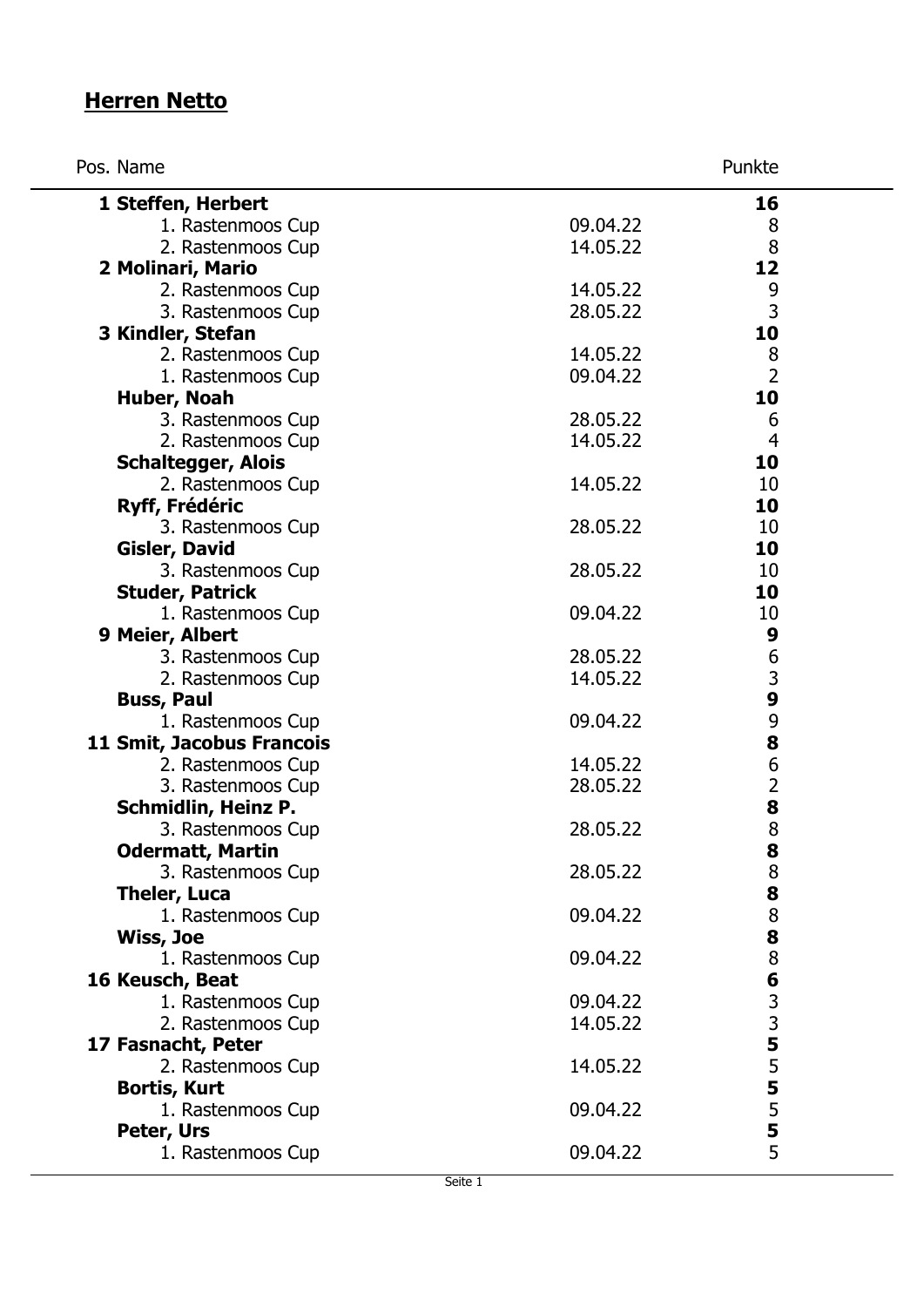| Pos. Name                               |          | Herren Netto - Stand: 29.05.22, 08:11 Uhr<br>Punkte |  |
|-----------------------------------------|----------|-----------------------------------------------------|--|
| 20 Hofstetter, Erich                    |          |                                                     |  |
| 3. Rastenmoos Cup                       | 28.05.22 |                                                     |  |
| 21 Schär, Christian                     |          | 3                                                   |  |
| 2. Rastenmoos Cup                       | 14.05.22 |                                                     |  |
| Werner, Rolf G.                         |          | 3                                                   |  |
| 2. Rastenmoos Cup                       | 14.05.22 |                                                     |  |
| <b>Beck, Hanspeter</b>                  |          | 3                                                   |  |
| 2. Rastenmoos Cup                       | 14.05.22 |                                                     |  |
| 24 Miller, David                        |          | 2                                                   |  |
| 3. Rastenmoos Cup                       | 28.05.22 |                                                     |  |
| 25 Arnold, Bruno                        |          |                                                     |  |
| 1. Rastenmoos Cup                       | 09.04.22 |                                                     |  |
| PC CADDIE 2021 © 1988-2021 PC CADDIE AG |          | Golf Rastenmoos AG, Neuenkirch                      |  |

 $\overline{a}$ 

 $\overline{a}$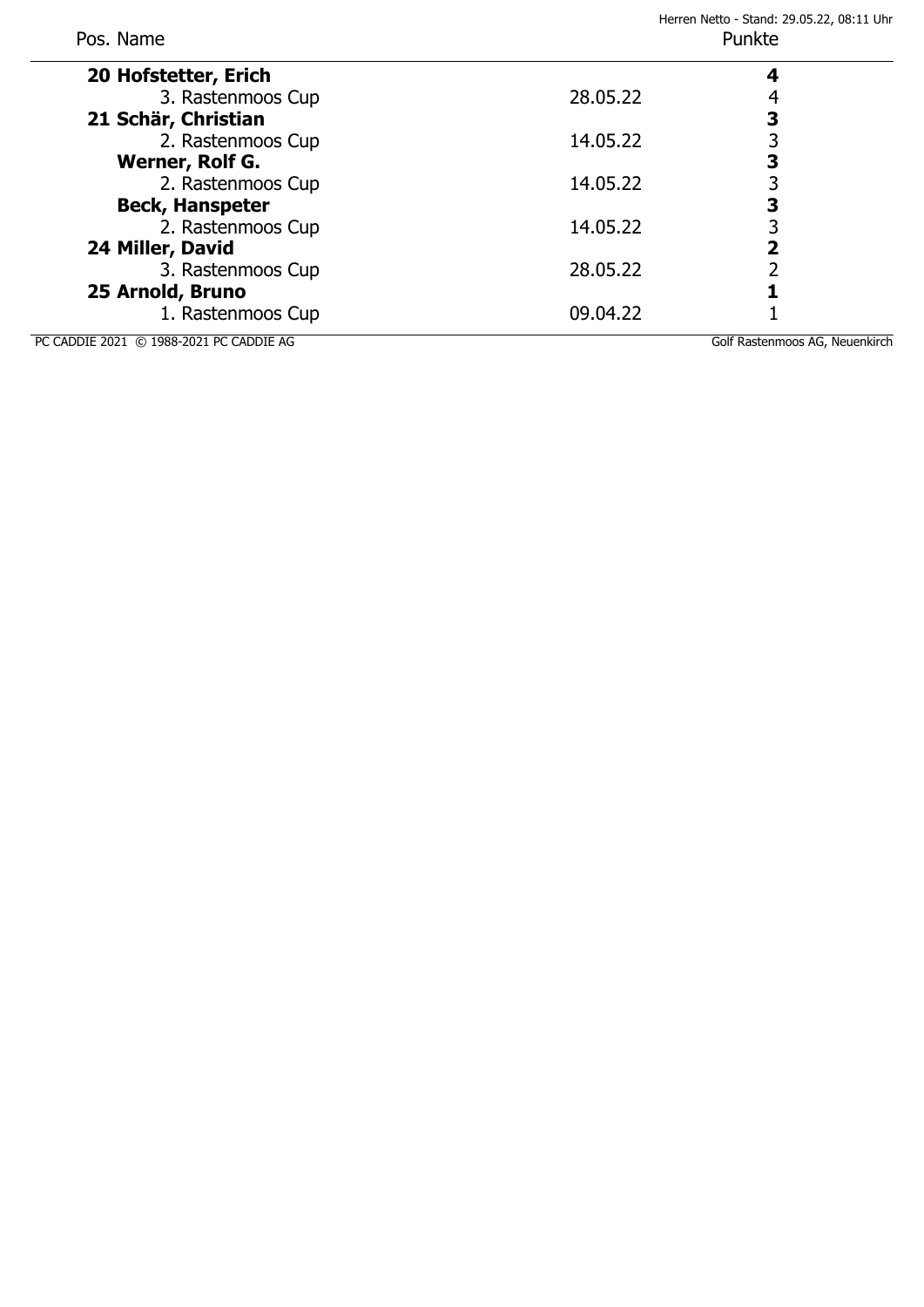# **Junioren Brutto**

| Pos. Name          |          | Punkte |  |
|--------------------|----------|--------|--|
| 1 Hauser, Jonas    |          | 10     |  |
| 1. Rastenmoos Cup  | 09.04.22 | 10     |  |
| 2 Kaufmann, Eduard |          | 9      |  |
| 1. Rastenmoos Cup  | 09.04.22 | 9      |  |
| 3 Vögele, Ian      |          | 8      |  |
| 1. Rastenmoos Cup  | 09.04.22 | 8      |  |
| 4 Vögele, Lars     |          | 7      |  |
| 1. Rastenmoos Cup  | 09.04.22 |        |  |